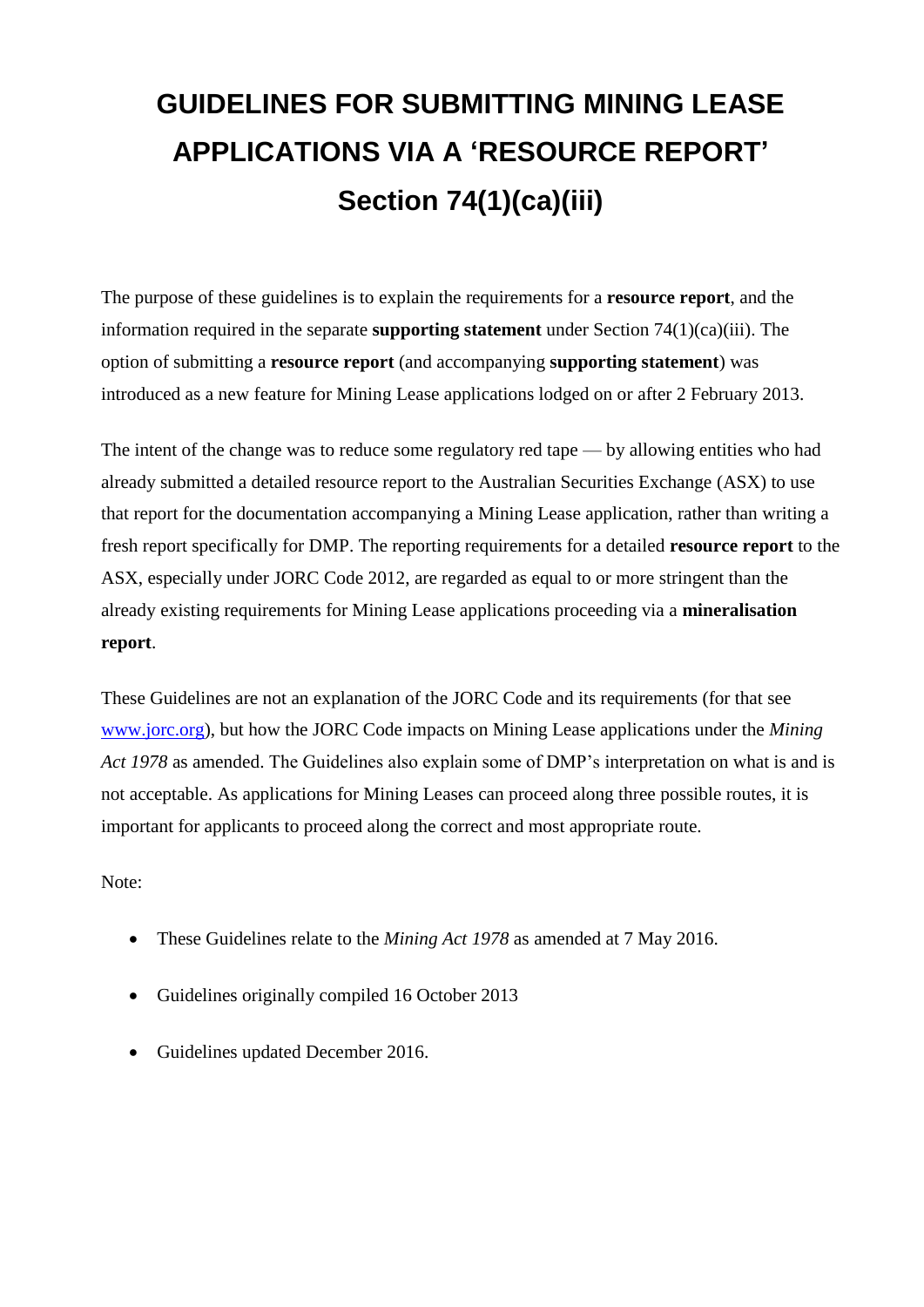# **STATUTORY REQUIREMENTS**

Mining Lease applications made after 1 February 2013 shall be accompanied by one of the following three types of documentation:

- a **mining proposal** under Section 74(1)(ca)(i) (see separate Guidelines for a 'Mining Proposal' at [http://www.dmp.wa.gov.au/Environment/Mining-proposals-5993.aspx;](http://www.dmp.wa.gov.au/Environment/Mining-proposals-5993.aspx) or
- a statement about likely mining operations ('**supporting statement'**), and a **mineralisation report** under Section 74(1)(ca)(ii) (see separate Guidelines for a 'Mineralisation Report' at [http://www.dmp.wa.gov.au/Geological-Survey/Mineralisation-](http://www.dmp.wa.gov.au/Geological-Survey/Mineralisation-Reports-and-1404.aspx)[Reports-and-1404.aspx](http://www.dmp.wa.gov.au/Geological-Survey/Mineralisation-Reports-and-1404.aspx) ; or
- a statement about likely mining operations ('**supporting statement**'), and a **resource report** under Section 74(1)(ca)(iii) — these Guidelines.

# **RESOURCE REPORT – DEFINITION**

A **resource report** is defined in section 74 of the *Mining Act 1978* as a report:

- (a) *that sets out details of the mineral resources located in, on or under the land to which the application relates; and*
- *(b) that complies with the JORC Code; and*
- *(c) that has been made to the Australian Securities Exchange Limited*.

## **DMP'S INTERPRETATION**

DMP's interpretation follows the *Mining Act 1978* closely and hence key points are:

- The Director Geological Survey provides advice to the Director Mineral Titles as to whether the **resource report** submitted with the Mining Lease application satisfies the definition in the *Mining Act*, but note that the *Mining Act* itself does not oblige the involvement of the Director Geological Survey. This contrasts to the situation involving **mineralisation reports**, where the Director's determination of whether 'significant mineralisation' is present has considerable weight.
- All three criteria must be satisfied as the definition is of the form '(a) and (b) and (c)'.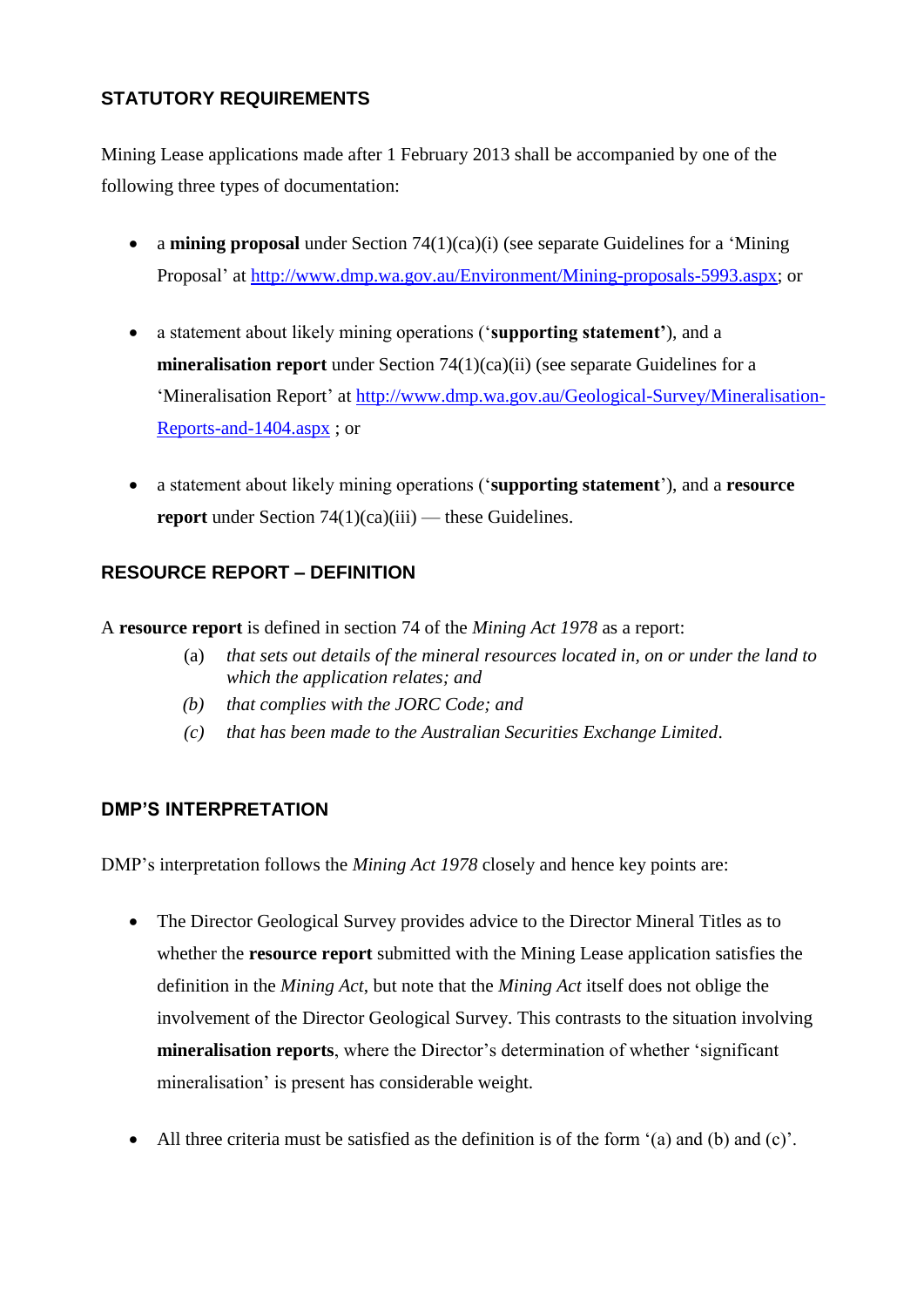- The **resource report** must have detailed information of the mineral resource estimates, rather than just being just a general statement. The principle of JORC concerning **transparency** is also used by DMP in determining what level of detail is required. The level of detail expected is that corresponding to what JORC requires for the initial reporting of resources or where there has been a material change in the resource estimates. There is an expectation by DMP that the **resource report** will contain all the relevant information required so that a reasoned balanced judgement of the mineral resources is possible.
- If an entity has determined, for reasons of **materiality** under JORC, that it is not required to publicly release details of its resources and hence has not released such details, then obviously the option to lodge a Mining Lease application accompanied by a **resource report** is no longer available.
- The resources must be located within the area of the Mining Lease being applied for, rather than being located elsewhere (such as located entirely on neighbouring tenements within the project).
- The **resource report** must satisfy the current JORC Code as amended from time to time. Until 30 November 2013 there were effectively two 'current' versions of the JORC Code covering public reporting. The minimum requirement was the provisions of the 2004 JORC Code, but the 2012 Code (published 20 December 2012) was also available and was preferred, but its use prior to 30 November 2013 was not mandatory. The Department, like the Australian Securities Exchange (ASX) and JORC, encouraged early voluntary adoption of the 2012 JORC Code. From 1 December 2013, the transition to the new disclosure rules was complete and reporting under the 2012 JORC Code became mandatory for both the ASX and DMP.
- Historic resource estimates, which either predate the JORC Code or were not publicly reported according to the Code, are not acceptable for use in a **resource report**.
- The **resource report** must be publically available on the ASX Announcements platform and must accompany the Mining Lease application. In those cases where the details of the resource estimates were first released years ago and there has been small periodic updates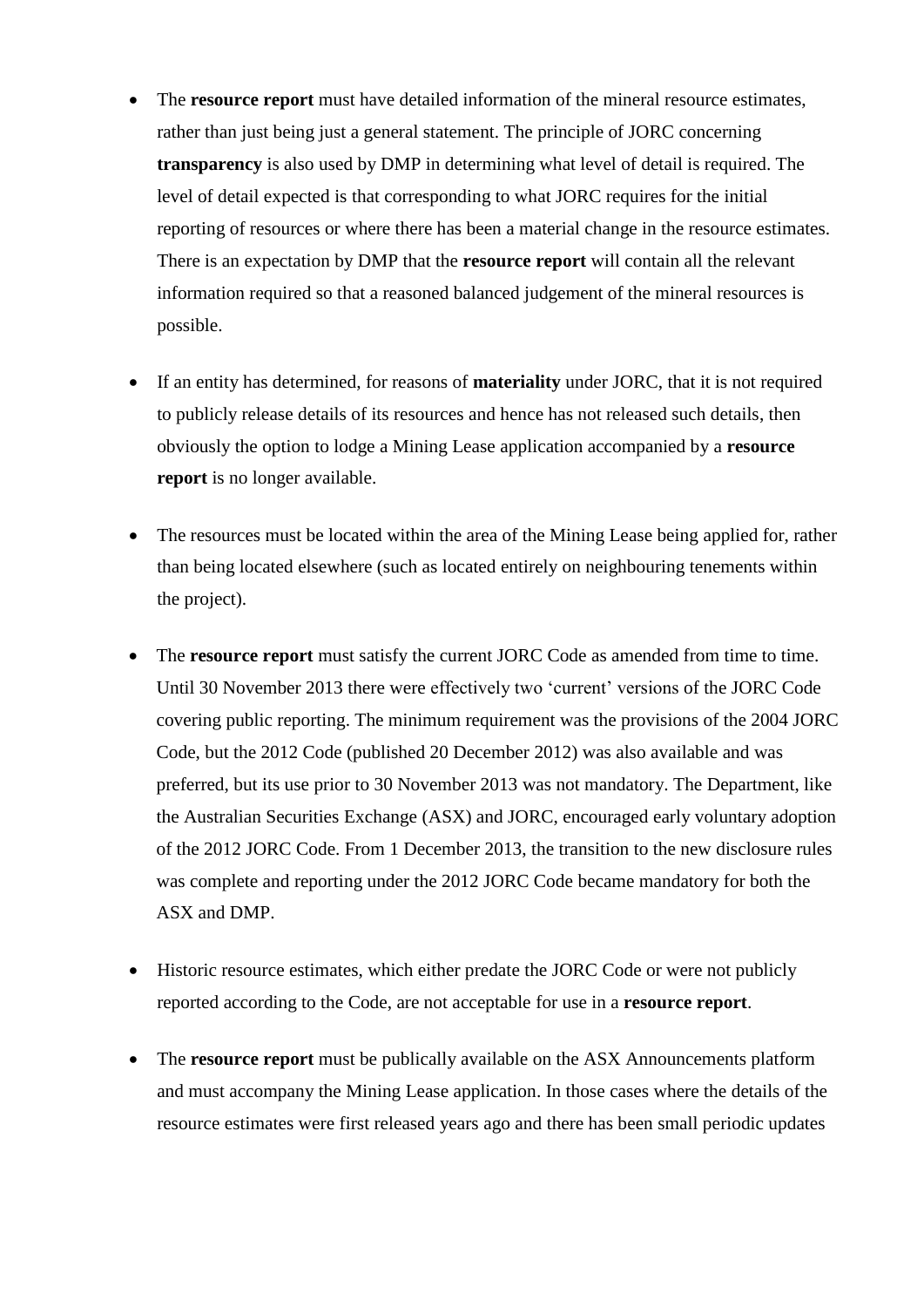since, with all releases prior to the Mining Lease application, then it is best to include all relevant documents with the Mining Lease application.

- There is no provision in the *Mining Act* for recognition of reporting of resource estimates to another securities exchange. Hence, reporting by use of the JORC Code but solely to an overseas securities exchange is interpreted as failing to satisfy the requirements of Section 74 of the Mining Act 1978.
- Similarly, there is no provision in the *Mining Act 1978* for reporting to any other resource code, for example, NI43-1-1, even if it is regarded as of a comparable or superior standard. Hence, reporting by use of an internationally recognised foreign Code to an overseas securities exchange does not satisfy the requirements of Section 74 when it comes to a Mining Lease application under the *Mining Act 1978*.
- In most cases, it is likely that prospectors and non-ASX-listed entities applying for a Mining Lease via lodgement of a **resource report** will not be able to meet the requirements of Section 74(1)(ca)(iii), thus requiring them to lodge a '**mineralisation report**' (see separate Guidelines). In some situations, submission of a resource report may be the preferred option where a prospector or non-ASX-listed entity is in a joint venture with an ASX-listed entity. This provides a means for the joint venture partner to release a **resource report** that complies with the JORC Code to the ASX, thereby enabling the application for a Mining Lease by the prospector or the non-ASX-listed entity to satisfying the requirements of Section 74.

#### *Post-application changes to the resource report*

- Post-lodgement alteration to the **resource report** is not possible as the resource estimate should have already been made public prior to the application for the Mining Lease.
- Changes to the accompanying **supporting statement** may be made at the request of the Director Geological Survey.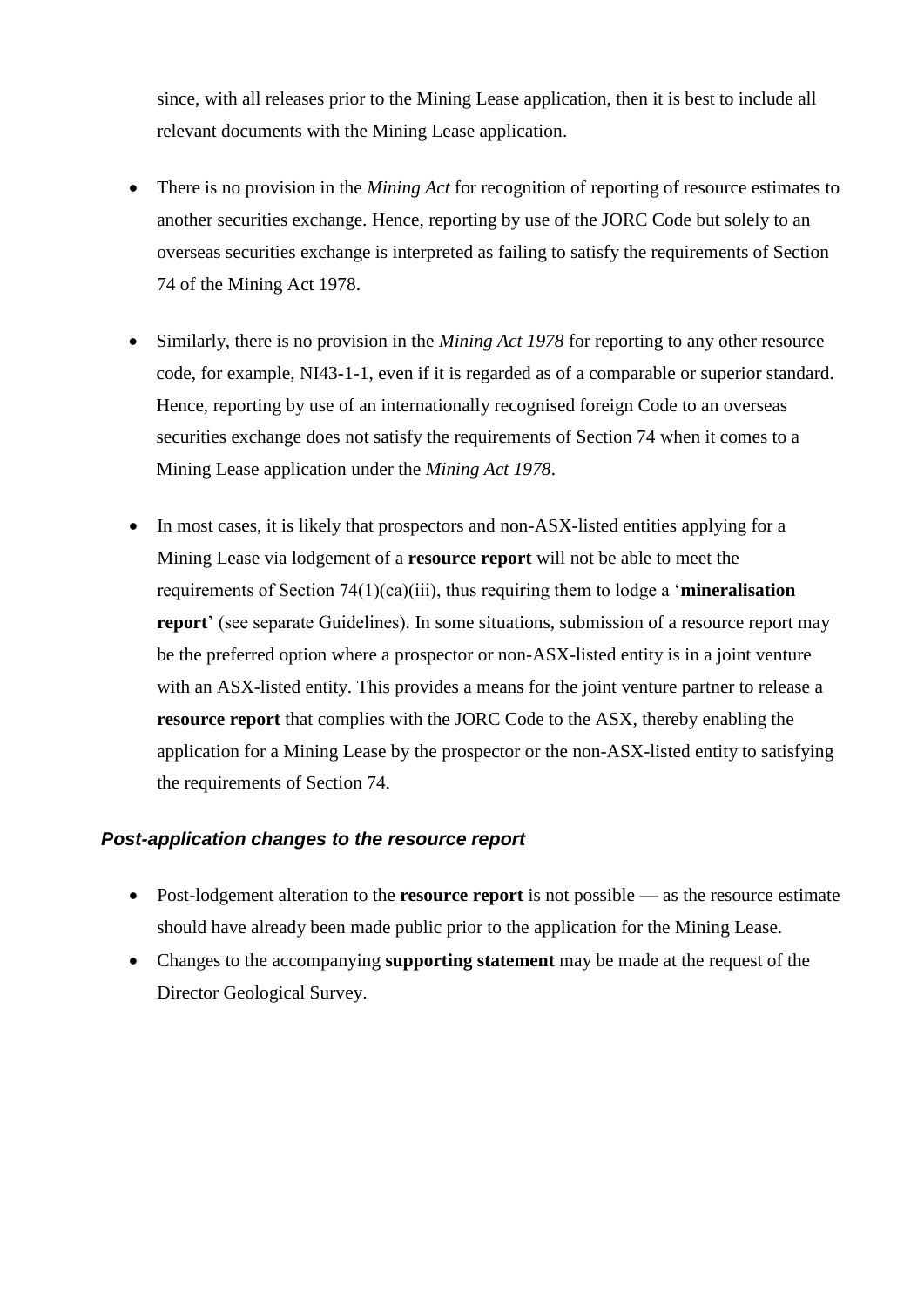# **Switching applications from** *resource report* **to** *mineralisation report* **or** *mining proposal*

- Switching routes in a Mining Lease application from **resource report** to **mining proposal** and vice versa is not possible — a fresh application for the Mining Lease is required.
- Similarly, switching routes in a Mining Lease application from **mineralisation report** to **mining proposal** and vice versa is not possible — a fresh application for the Mining Lease is required.
- However, where the report submitted does not meet the strict requirements of a **resource report** as defined under Section 74(1)(ca)(iii) of the Mining Act, then the report submitted will be treated as a **minereralisation report** and proceed as per the requirements defined under Section 74(1)(ca)(ii) of the Mining Act.
- Where the application for a Mining Lease is based on the documentation provided (irrespective of whether additional information has been requested and supplied) and the application is found not compliant with Section 74, it will be refused and the applicant cannot proceed with the application. A fresh Mining Lease application is required.

Hence it is good risk management policy for companies to consult with DMP in advance of any Mining Lease application, especially where the underlying tenure is close to its expiry date(s). DMP can provide advice on what it considers the most appropriate method for proceeding with the Mining Lease application.

An example of an acceptable **resource report** lodged with DMP is:

• The application for M28/376, which included the ASX release of Sirius Resources NL dated 20 March 2013. The author(s) of the **resource report** followed the principles and requirements of the JORC Code 2012. A copy of that document is available from the DMP website at:

[http://geodocs.dmp.wa.gov.au/document/launchViewer.do?documentId=442505&cabinetI](http://geodocs.dmp.wa.gov.au/document/launchViewer.do?documentId=442505&cabinetId=2200&forward=documentSearch&from=topNav) [d=2200&forward=documentSearch&from=topNav](http://geodocs.dmp.wa.gov.au/document/launchViewer.do?documentId=442505&cabinetId=2200&forward=documentSearch&from=topNav)

# **SUPPORTING STATEMENT**

The requirements for the **supporting statement** are defined in Section 74(1a), which provides that the statement: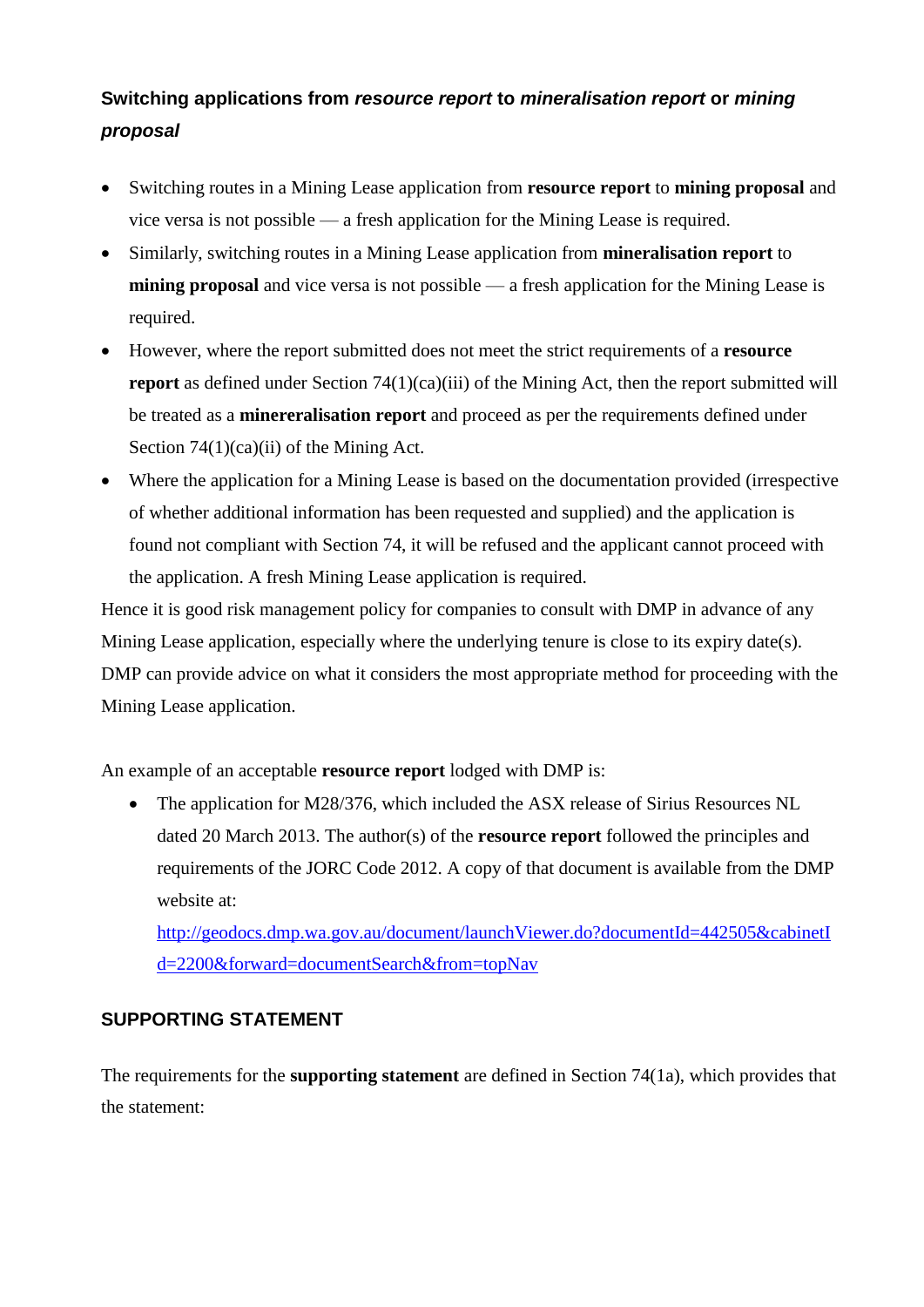*shall set out information about the mining operations that are likely to be carried out in, on or under the land to which the application relates including information as to —*

- *(a) when mining is likely to commence; and*
- *(b) the most likely method of mining; and*
- *(c) the location, and the area, of land that is likely to be required for the operation of plant, machinery and equipment and for other activities associated with those mining operations.*

The definition is relatively straightforward, but some key points to bear in mind are as follows:

- The legislative requirements for the **supporting statement** and hence DMP's interpretation are the same regardless of whether the applicant is proceeding along the **resource report** or the **mineralisation report** route.
- DMP expects a relatively brief report as the **supporting statement**, with 6–8 pages (including diagrams) typically being more than sufficient.
- The information provided should include a plan showing areas required for infrastructure in relation to the zone (or zones) of significant mineralisation and/or mineral resources, as well as the Mining Lease boundary. This provides a guide as to whether DMP recommends that the Minister approve the full area applied for or only a portion.
- If the plan shows that the area being applied for only contains proposed mining infrastructure, with no mineral deposit or significant mineralisation, then the Mining Lease application will fail and should have proceeded along the **mining proposal** route.
- **Key information includes when mining is likely to commence.** An application for a Mining Lease can fail if mining in the future is not likely.